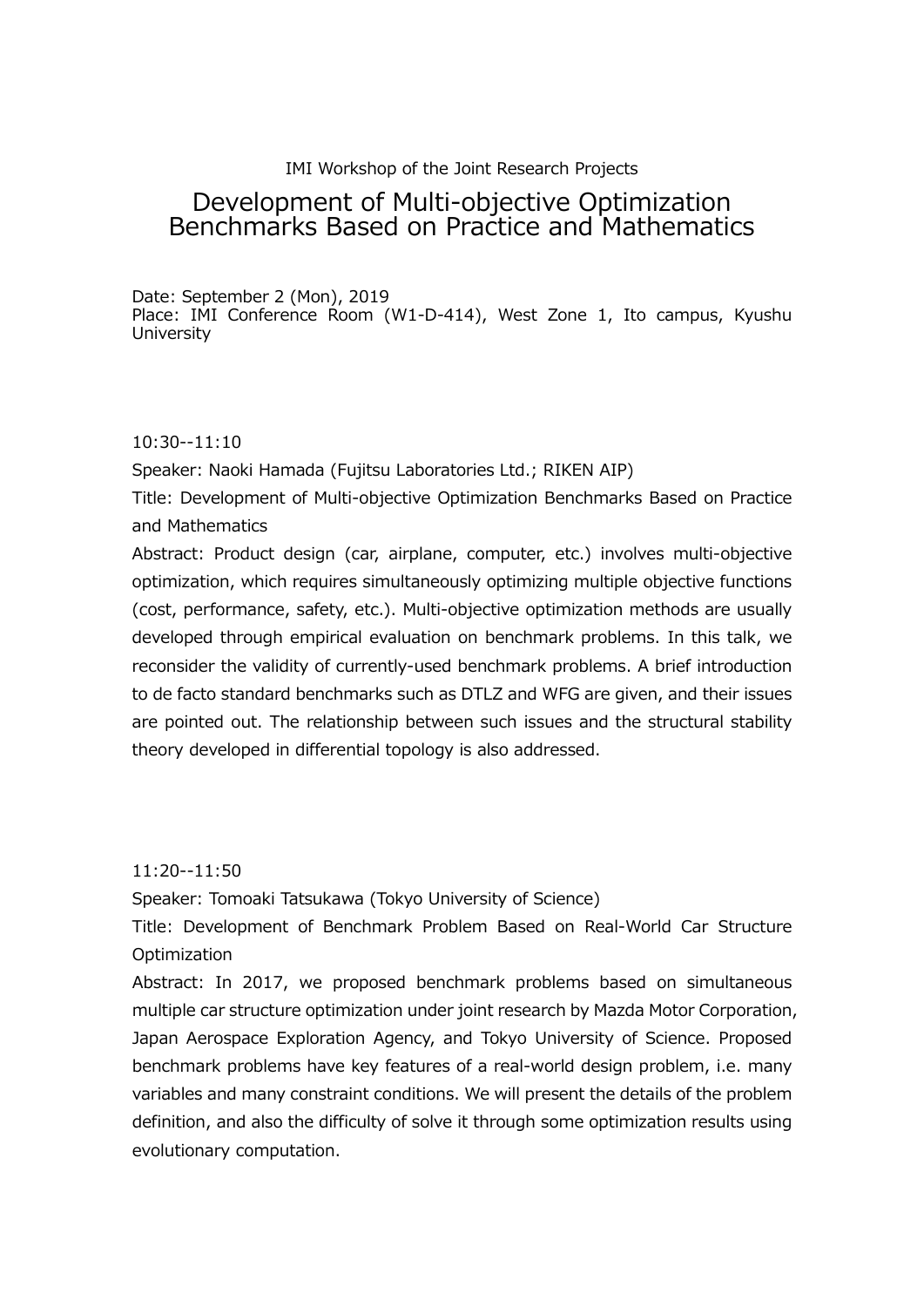#### 13:30--14:00

Speaker: Yusuke Nojima (Osaka Prefecture University)

Title: Constrained Multiobjective Distance Minimization Problems

Abstract: Multiobjective distance minimization problems can visualize the search behavior of evolutionary multiobjective optimization algorithms on the decision space. They are scalable problems in terms of the number of objectives and the number of decision variables. This research extends them to constrained problems by specifying various infeasible regions on the decision space. Through experiments using the proposed constrained multiobjective distance minimization problems, we analyze the behavior of evolutionary multiobjective optimization algorithms with constraint handling methods.

### 14:10--14:40

Speaker: Hiroyuki Sato (The University of Electro-Communications)

Title: Visual Mapping of Multi-objective Optimization Problems

Abstract: So far, multi-objective optimization test problems have been roughly classified by the presence or absence of several function characteristics such as the ill-scaledness, the multimodality, the separability, and Pareto front shape. It is challenging to represent degrees of problem similarity among problems with a variety of problem characteristics. This work aims to map a problem set into a two-dimensional problem space based on problem similarities and visualize appropriate algorithmic parameters of each problem domain on the problem map.

### 14:50--15:20

Speaker: Takahiro Yamamoto (Tokyo Gakugei University)

Title: Multiobjective optimization problems and singularity theory of smooth maps Abstract: S. Smale studied multiobjective optimization problems by using singularity theory of smooth maps. Then, Y. H. Wan and A. Lovison studied multiobjective optimazation problems in this direction. In this talk, we overview their study, and we study what kind of property of multiobjective optimization problem is generic in the sense of singularity theory.